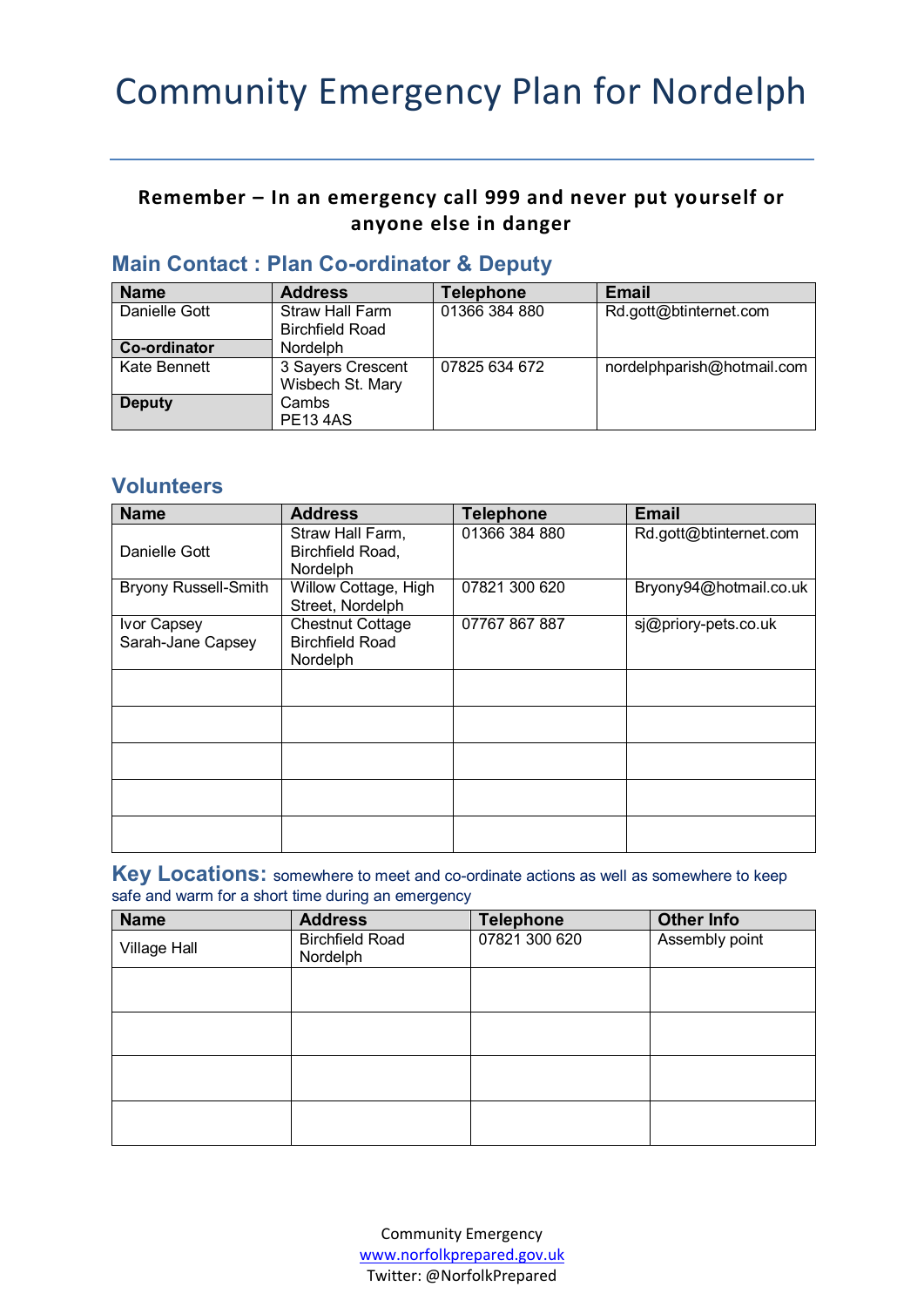**Community Risks** - *Think about the things which could affect your community. You could look at the Norfolk Community Risk Register,*

|                                                                         | <b>Very Likely</b> | <b>Likely</b> | <b>Less Likely</b> | <b>Negligible</b> |
|-------------------------------------------------------------------------|--------------------|---------------|--------------------|-------------------|
| <b>Flooding</b><br>Coastal, River, Surface                              |                    | X             |                    |                   |
| <b>Severe</b><br><b>Weather</b><br>Storms & Gales                       |                    | Χ             |                    |                   |
| <b>Utility Failure</b><br>Loss of water, electricity Gas,<br>telephones |                    | Χ             |                    |                   |
| <b>Transport</b><br><b>Issues</b><br>Main routes in or out blocked      |                    | X             |                    |                   |
| <b>Human Health</b><br>Pandemic Flu                                     |                    |               | Χ                  |                   |
| <b>Fire</b>                                                             |                    |               | X                  |                   |
| <b>Other</b>                                                            |                    |               |                    |                   |
| <b>Other</b>                                                            |                    |               |                    |                   |

# **Plan Triggers:**

- Environment Agency Flood Warning
- Met Office Severe Weather Warning
- call from the Police
- call from our Local Authority
- call or message from a local resident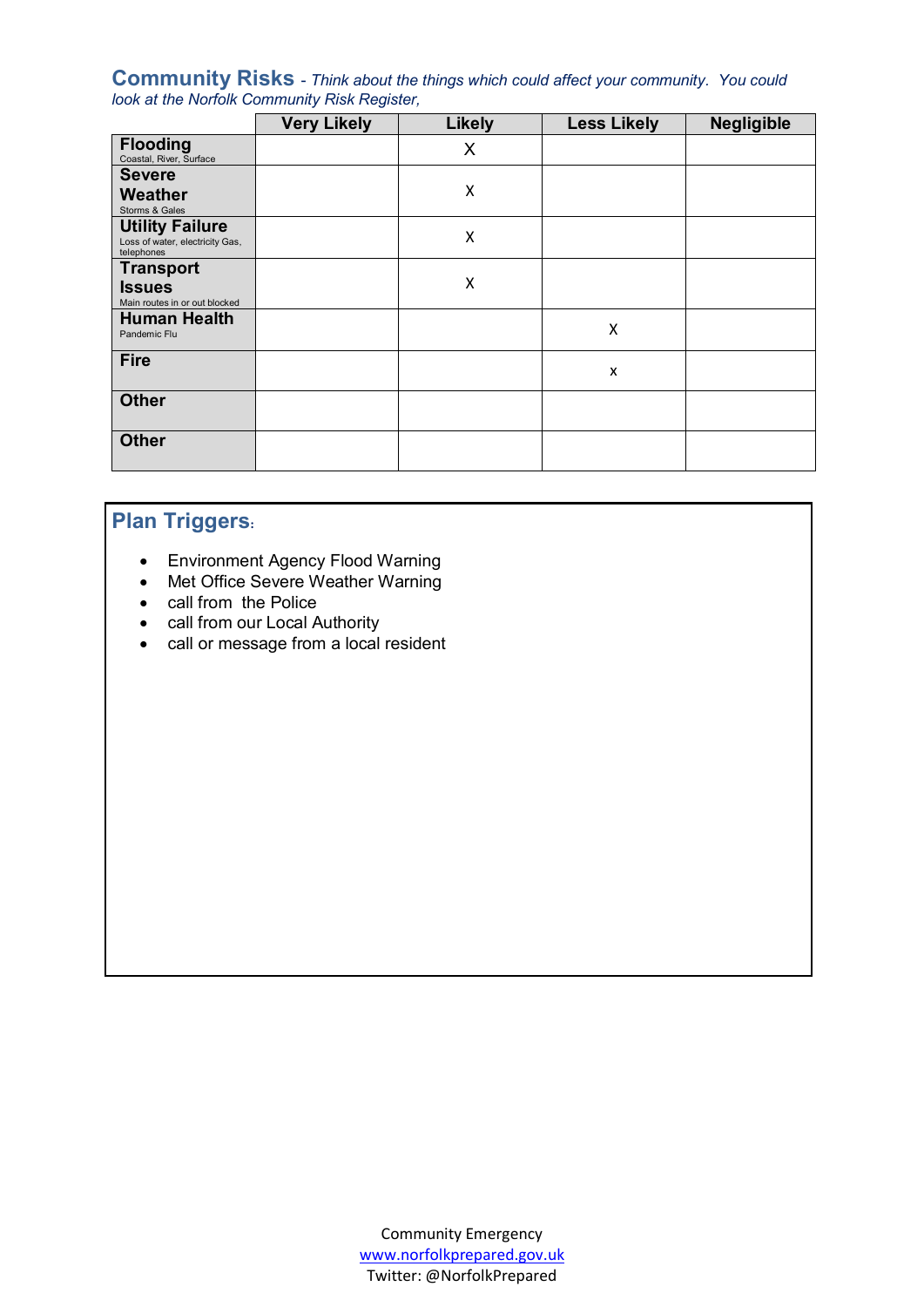## **Plan Actions:**

- Call around volunteers and organise meeting or give telephone briefing
- Meet at pre-arranged location and discuss actions
- Carry out actions (e.g. check on vulnerable neighbours)
- Report back to plan co-ordinator
- Liaise with Local Authority Emergency Planner if assistance required (i.e. help from voluntary sector such as 4x4 Response)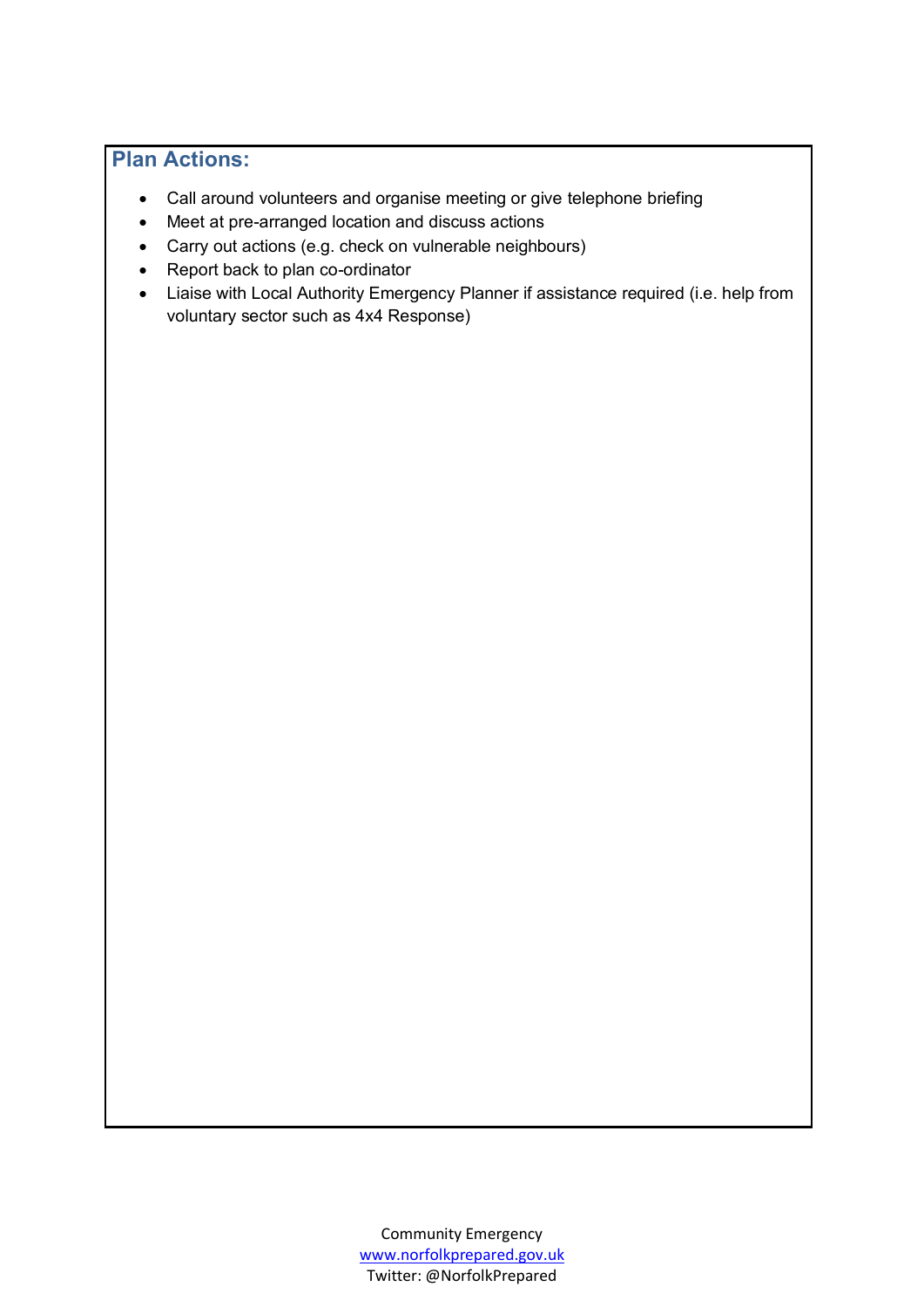## **Local Resources:**

| <b>Resource</b>            | <b>Name</b>         | <b>Contact</b>                               | Info               |
|----------------------------|---------------------|----------------------------------------------|--------------------|
| 1 <sup>st</sup> Aid Skills | Danielle Gott       |                                              |                    |
| Transport                  | Sam Gadsby<br>Lurch | 07761 424 127<br>07725 489 589               | 4x4 and tractor    |
| Heat/ Light/ Food          | <b>Village Hall</b> | <b>Bryony Russell-Smith</b><br>07821 300 620 |                    |
| <b>Emotional Support</b>   |                     |                                              |                    |
| Languages                  |                     |                                              |                    |
| Generators                 | Sam Gadsby<br>Lurch | 07761 424 127<br>07725 489 589               |                    |
| Tools / Equipment          | Danielle Gott       | 01366 384 880                                | Tractor and digger |
| Other                      |                     |                                              |                    |
| Other                      |                     |                                              |                    |
| Other                      |                     |                                              |                    |
| Other                      |                     |                                              |                    |
| Other                      |                     |                                              |                    |

# **Local Clubs / Societies / Groups:**

| <b>Resource</b>                      | <b>Contact Name</b>             | <b>Contact Number</b> | Info |
|--------------------------------------|---------------------------------|-----------------------|------|
|                                      |                                 |                       |      |
| Scouts                               |                                 |                       |      |
| Rotary / Lions                       |                                 |                       |      |
| Womens' Institute                    |                                 |                       |      |
| Football / Rugby                     |                                 |                       |      |
| Pub Teams                            |                                 |                       |      |
| <b>Church Groups</b>                 |                                 |                       |      |
| Social Media e.g.<br>Streetlife / FB | Parish Council<br>Facebook Page |                       |      |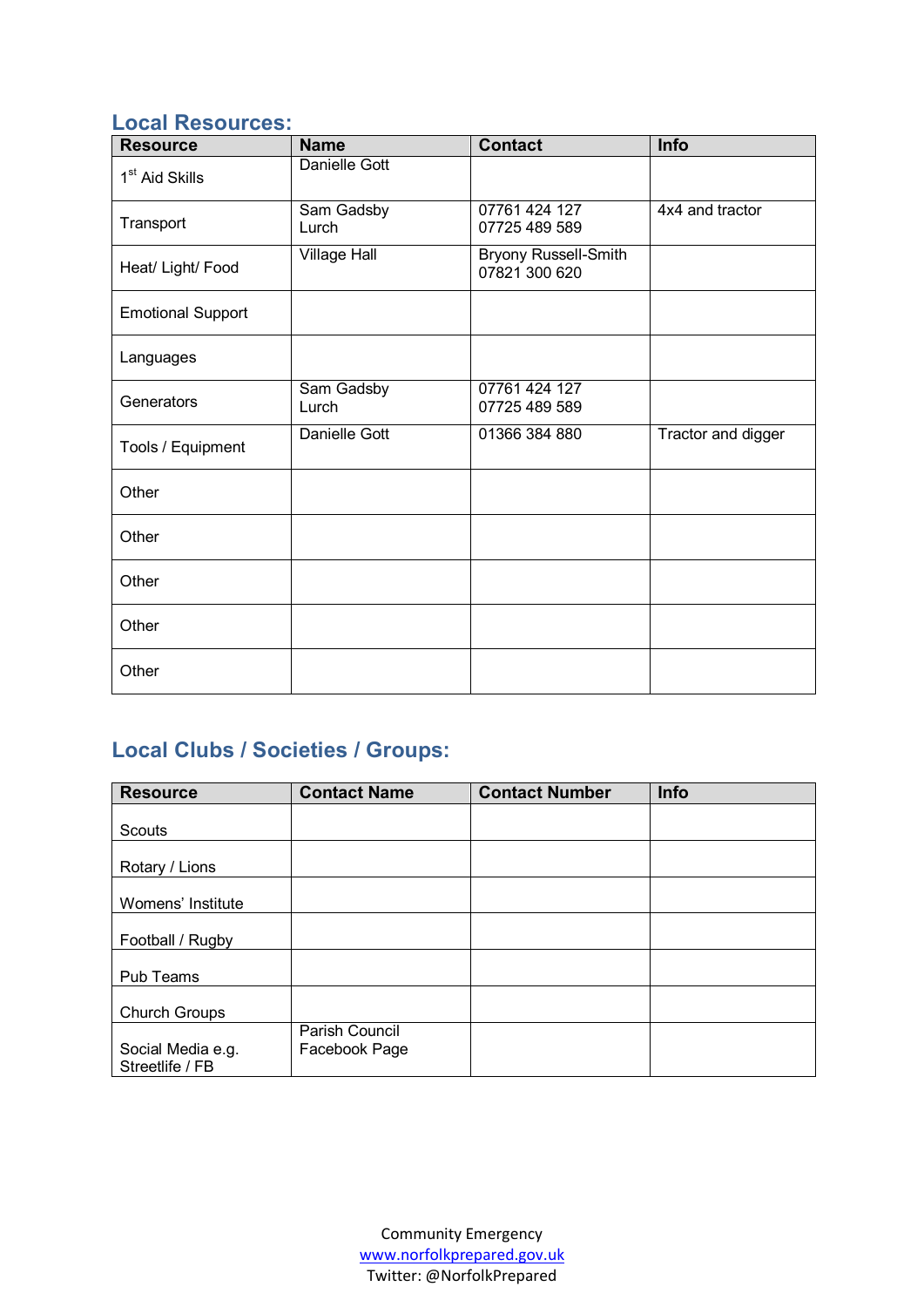## **Useful Contacts**

| Service / Role                                            | <b>Additional info</b>                                                                                       | <b>Telephone</b>            | Website / email                                                                                         |
|-----------------------------------------------------------|--------------------------------------------------------------------------------------------------------------|-----------------------------|---------------------------------------------------------------------------------------------------------|
| <b>Emergency Planning</b><br><b>Your District Council</b> | Norfolk County<br>Council<br>Borough Council of<br>King's Lynn and West<br><b>Norfolk</b>                    | 01553 616 601               | www.norfolkprepared.b.uk<br>Twitter = $@$ norfolkprepared<br>Emergency.planning@west-<br>norfolk.gov.uk |
| Water - Anglian Water                                     | 24hr Control                                                                                                 | 03457 145 145               | www.anglianwater.co.uk                                                                                  |
| Electricity - UK Power<br><b>Networks</b>                 | Supply interruption.<br>24hr fault line<br><b>Substation issues.</b><br>(Vandalism or<br>unauthorized entry) | 105                         | www.ukpowernetworks.co.uk                                                                               |
|                                                           | Powerline damage                                                                                             |                             |                                                                                                         |
| <b>Gas - National Grid</b>                                | 24hr emergency<br>number for gas safety                                                                      | 0800 111 999                | www.nationalgrid.com/uk                                                                                 |
| <b>Telephones</b><br>loss of service                      | Individuals will need<br>to contact their own<br>service provider.                                           |                             |                                                                                                         |
| <b>Telephones</b><br>Damage to<br>Infrastructure          | <b>BT</b> Openreach<br>Damage to phone<br>lines, poles, street<br>cabinets, man-hole<br>covers etc           | 0800 023 2023<br>(option 1) |                                                                                                         |
| <b>Health - NHS Choices</b>                               | 24hr health advice<br>and information                                                                        | 111                         | www.nhs.uk                                                                                              |

# **Always call 999 if it's an emergency.**